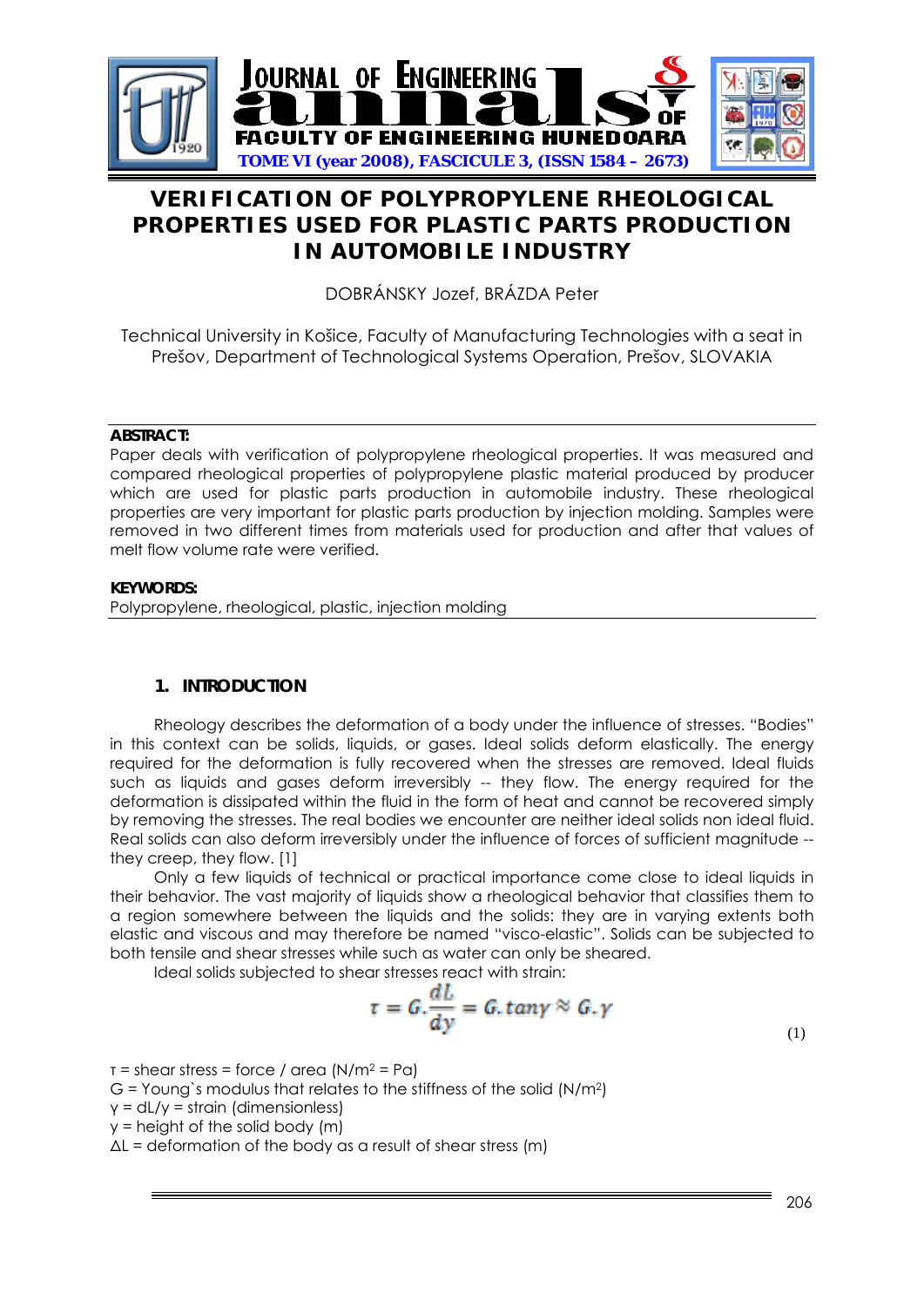





FIGURE 1. DEFORMATION OF A SOLID BODY [2]

# **2. POLYPROPYLENE**

 $(-CH-CH<sub>2</sub>-)n$ 

$$
\overline{a}
$$

 $CH<sub>3</sub>$ 



Polypropylene (PP) is a thermoplastic polymer from polyolefin's group used in much kind of industries incl. automotive industry, food industry, textile industry and laboratory equipments. Its commercial names are Tipplen, Tatren, Hostalén, Mostalén. Polypropylene is excelling at very good chemical and mechanical resistance. It has assigned international identification number for plastics materials 5. In 2001 world year production of polypropylene achieved value 30 million tones.

# [3 z diplomovky]

Polypropylene has good resistance towards alcohols, organic solvent and oils. It is using for temperature up to 100 °C, at temperature 160 °C begins melting of crystals. Polypropylene is characterized medium gram-molecular weight, density is moving from 0,895 to 0,92 g/cm3. Also have good heat properties, brittle point is situated at intervals 0 till  $+5$  °C. By the normal temperature is polypropylene insoluble. Its disadvantage is lower resistance with respect to atmospheric pressure. Therefore is necessary stabilization from the UV radiation. Polypropylene is characterized by very good mechanical properties. For all that the polypropylene is the most using polymer.

Thanks to its excellent properties is using in various industries. It is processing as silks and foils. Silks are next processed as carpets, clothing materials and various industry dry-goods. Foils are using mainly in packaging, look like bottles, capsules, pack and containers. Foils for packaging are blowing till the 5 μm. In this time polypropylene find general usage in automotive industry. Polypropylene is using for production of bumpers, bumpers beam and dash-boards. [3]

# **3. MEASUREMENTS**

The measurements were made in specialized laboratory at our department which consists of Thermo Scientific HAAKE Meltflow MT rheometer, evaluating software, analytical balance and other equipment. Thermo Scientific HAAKE MeltFlow indexers are ideal for injection molding companies to be used for incoming or outgoing quality control of polymers. Thermo Scientific HAAKE MeltFlow indexers comply with the ISO 1133, ASTM D 1238, ASTM D 3364, JIS K 7210 and referring standards. Based on a compact design the HAAKE MeltFlow MT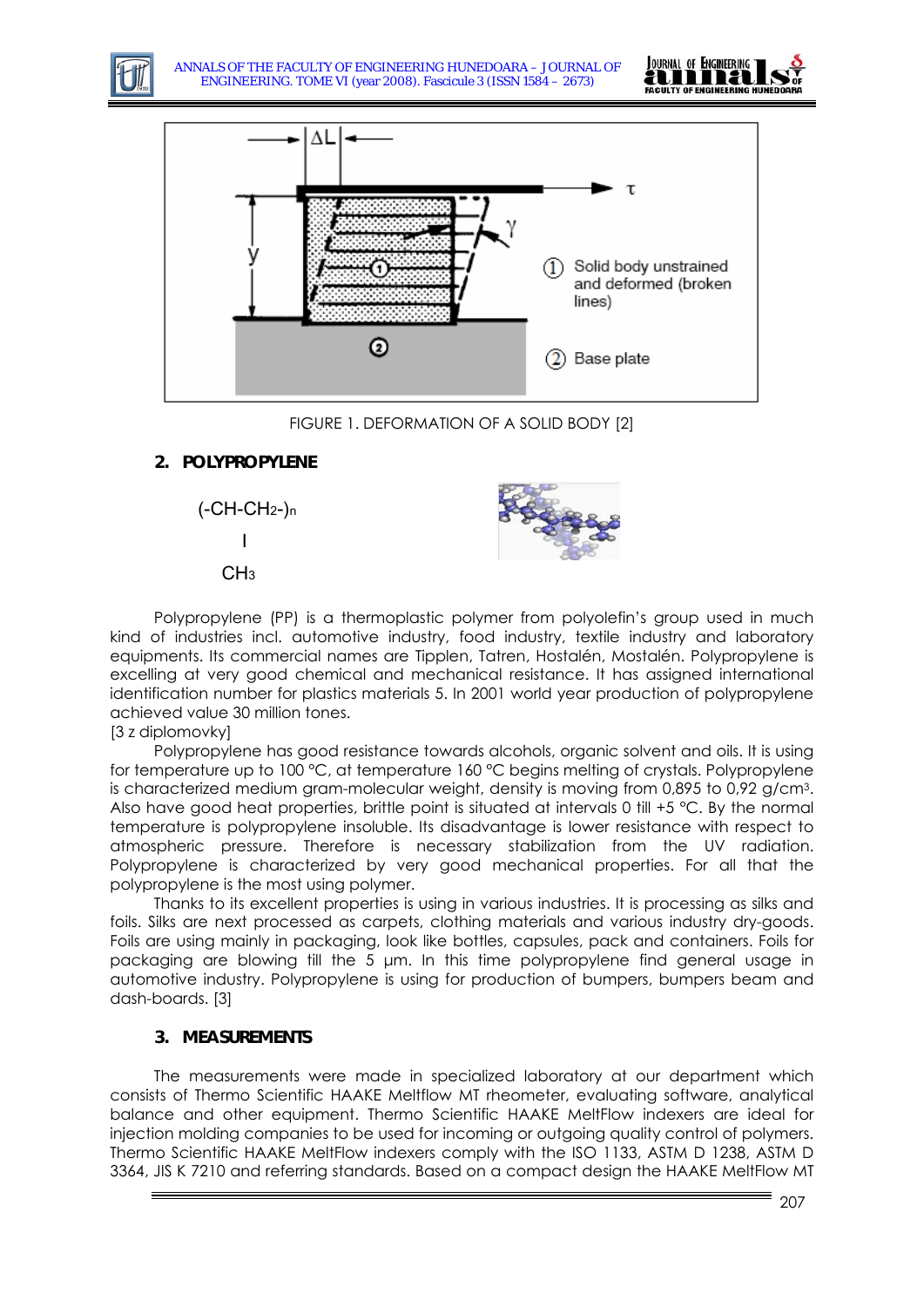



is the ideal table top instrument for small labs and infrequent use in a quality control environment.

Equipped with a digital displacement sensor the apparatus measures the melt volume rate (MVR) semi automatically. The apparatus can also measure the melt flow rate (MFR) semi-automatically with software controlled balance. Using the Thermo Scientific HAAKE MeltFlow software the apparatus can automatically measure apparent viscosity data (shear rate, viscosity, shear stress).

Also was used balance Mettler Toledo EL 4001 with accuracy 0,1g for weighing of sample mass.

| TABLE 1. MEASUREMENT CONDITIONS |  |
|---------------------------------|--|
|---------------------------------|--|

| Measurement conditions |                    |                    |  |
|------------------------|--------------------|--------------------|--|
|                        | Sample 1           | Sample 2           |  |
| Material:              | polypropylene - PP | polypropylene - PP |  |
| Date of sample remove: | 08.08.2008         | 08.09.2008         |  |
| Date of measurement:   | 09.08.2008         | 09.09.2008         |  |
| Sample mass:           | 5,00 g             | 5,00 g             |  |
| Temperature:           | 230 °C             | 230 °C             |  |
| Die length:            | 8,000 mm ±0,025 mm |                    |  |
| Die diameter:          | 2,095 mm ±0,005 mm |                    |  |
| Weight:                | 5,00 kg            | 5,00 kg            |  |

### FIGURE 2. GRAPH AND TABLE OF MEASUREMENT VALUES – SAMPLE 1



# TABLE 2. MEASUREMENTS RESULTS

| Measurements results   |          |          |                         |  |
|------------------------|----------|----------|-------------------------|--|
| Property               | Sample 1 | Sample 2 | Unit                    |  |
| Melt volume rate (MVR) | 11,1     | 11,0     | cm <sup>3</sup> /10min. |  |
| Std. deviation         | 0,179    | 0,216    |                         |  |
| Time of measurement    | 1,56     | 1,56     | min.                    |  |
| Shear rate             | 2,0494E1 | 2,0309E1 | 1/s                     |  |
| Shear stress           | 4,4831E4 | 4,4831E4 | P <sub>G</sub>          |  |
| <b>Viscosity</b>       | 2,1875E3 | 2,2074E3 | Pa.s                    |  |

# **4. CONCLUSION**

 Paper deals with verification of polypropylene rheological properties. It was measured and compared rheological properties of polypropylene plastic materials produced by producer which are used for plastic parts production in automobile industry. During